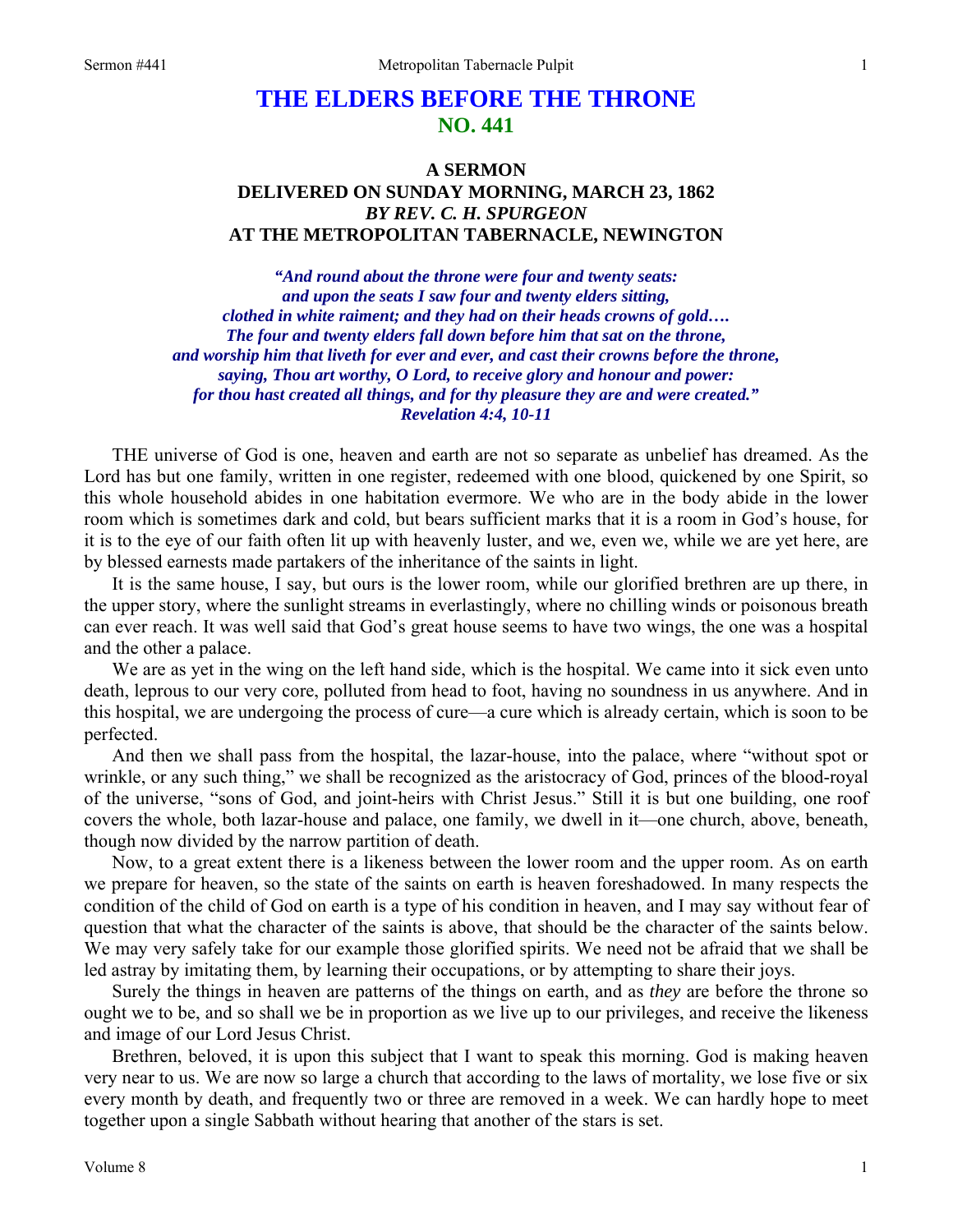Some little time ago we went to the grave with an excellent elder of our church, who had long known the Master, and had served Him well, and now, during the coming week, it will be our lot to perform the same mournful office for another brother who has been in Christ, I suppose, these forty or fifty years, and who has served this church for some little time with industry and zeal, but this week has been removed from our midst to join "the general assembly and church of the firstborn whose names are written in heaven."

The veil grows thinner and thinner, and our faith in the unseen grows stronger. As the advanced guard of the army wades through the stream, and we hear their triumphant shouts upon the other shore, this world fades away, and that better land stands out in stronger and more glorious reality than it did before. Come, let us talk to one another by the way this morning of that better land, and let us encourage each other's hearts to make ourselves through God such as *they* are who sit upon their thrones, and to make *this* land, through the Spirit, such as that land is where God sheds His light forever.

With regard to the spirits before the throne, we shall have three things to say this morning. First, a little *concerning their state and enjoyments*, then further, concerning *their occupations and spirit*, and a few words with regard to *their testimony and precepts to us, as, speaking from the upper spheres, they urge us to follow their example.*

**I.** First then brethren, with regard to THE STATE AND ENJOYMENTS OF THE SPIRITS BEFORE THE THRONE.

In John's vision you perceive that the church of Christ is represented by the four-and-twenty elders who sat round the throne. We are to look upon them as being the representatives of the great body of the faithful gathered to their eternal rest.

**1.** Mark then, in the first place, that the saints in heaven are represented as "*elders*," which we take to refer not merely to the office of the eldership, as it is exercised among us, although it seems most fitting that the officers should be the representatives of the whole body, but the reference is rather to the fullness of growth of believers before the throne.

Here we have elders, and those who are elders in office should be chosen, because they have had spiritual experience, are well taught in the things of the kingdom of heaven, and are therefore elders by grace as well as elders by office, but in all our churches we have many who are babes in Christ, who as yet can only receive the elements of the Gospel.

We have many others who are young men, strong, but not matured. They have the vigor of manhood, but they have not yet the ripeness of advanced age. The elders in the church are those who by reason of years have had their senses exercised, they are not the saplings of the forest, but the wellrooted trees, they are not the blades of corn up-springing, but the full corn in the ear awaiting the reaper's sickle. Such are the saints before the throne. They have made wondrous strides in knowledge, they understand now the heights and depths, the lengths and breadths of the love of Christ, which still surpasses even *their* knowledge.

The meanest, if there be such differences, the meanest of the glorified understands more of the things of God than the greatest divine on earth. The rending of the veil of death is the removal of much of our ignorance. It may be that the saints in heaven progress in knowledge—that is possible, but it is certain that, at the time of their departure they made a wondrous spring, they are babes no longer, they are children and infant beginners no more, God teaches them in one five minutes, by a sight of the face of Jesus, more than they could have learned in threescore years and ten while present in the body and absent from the Lord.

Their heresies are all cleared away with their sins, their mistakes are all removed, the same hand which wipes away all tears from their eyes wipes away all motes from their eyes too. Then they become sound in doctrine, skillful in teaching, they become masters in Israel by the sudden infusion of the wisdom of God by the Holy Ghost. They are "elders" before the throne. They are not unripe corn gathered green and damp, but they are all fully ripe, and they come to the garner as shocks of corn come in their season.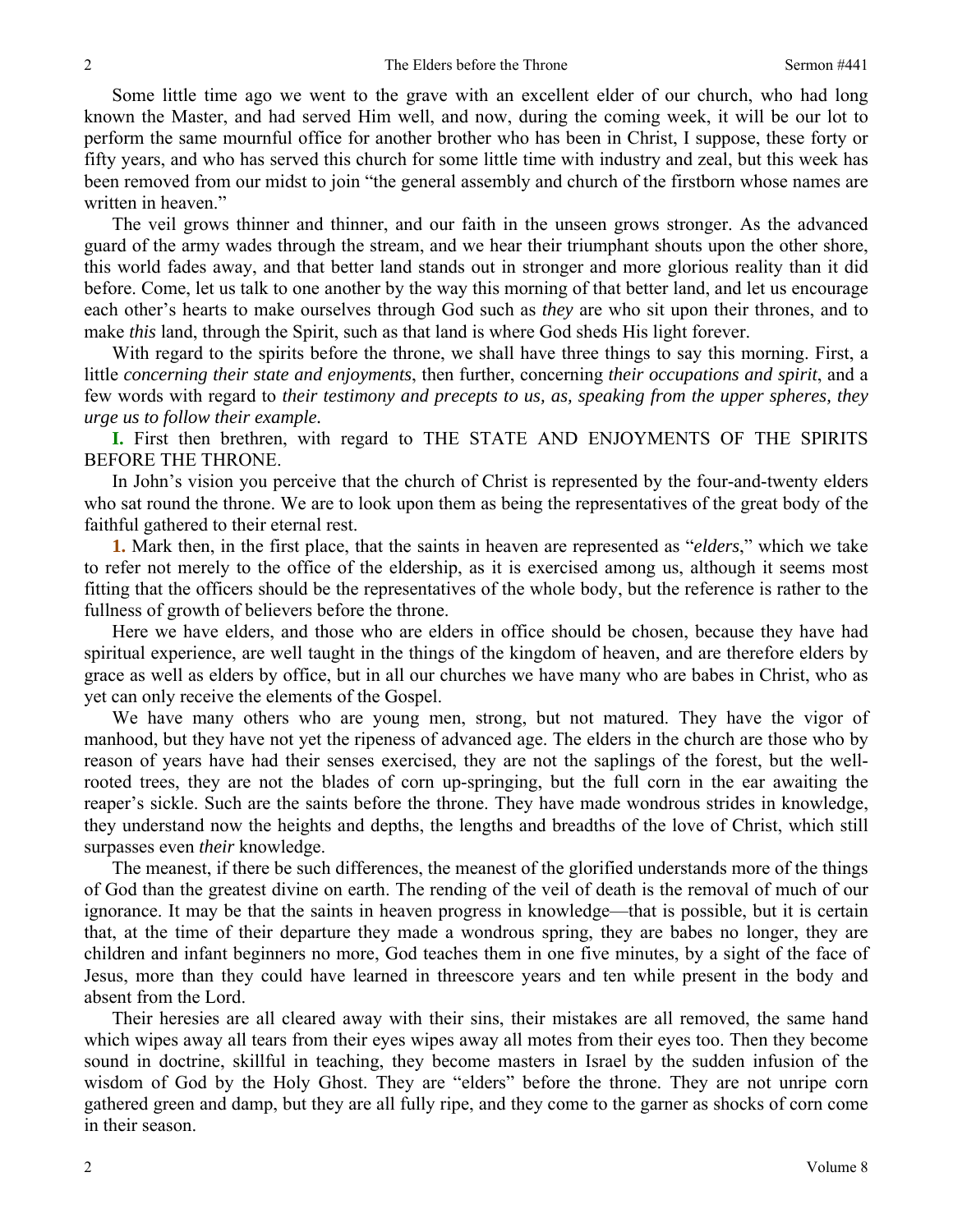Perhaps they are represented as elders to show the dignity and gravity which shall surround saints of God in heaven. We sometimes hear complaints made about the younger members of churches, that they are somewhat light in their conversation. Well, this has always been the fault of young people, and as I said the other day, when one complained, *I* could not make lambs into sheep, and while they were lambs I suppose they would show some playfulness.

It seems to be the natural failing of young people to be overflowing with mirth, and sometimes overtaken with levity. But there is a gravity which is very becoming in Christians, and there is a solidity which is extremely comely in the young believer, and I think when we make a profession of our faith in Christ, though we are not to cast away our cheerful faces, but to be more happy than we ever were before, yet we must put away all unseemly levity, and walk as those who are looking for the coming of the Son of Man, hearing this voice in our ears, "What manner of persons ought we to be in all holy conversation and godliness!"

Now, that fault can never be brought against the church of God before the throne, there they are elders, glorious, blissful, happy, but yet serene and majestic in their joy. Theirs is not the prattling joy of the child, but the deep silent bliss of the full-grown man. As the senators in the Roman senate sat down in solemn grandeur, so that even the invading barbarians were overawed by their majestic bearing, so let our holy tranquility and joyful serenity cast an influence over the foes of our religion.

Look upwards, Christians. There are the elders before the throne, representatives of what you and I, and all of us who trust in Christ, shall soon be, let us be laying aside childish things, let us be getting ready for the elders' dignity, let us leave the toy, the trifle, the plaything, to those who know not the immortal manhood of believers, and let us go on unto perfection, growing in grace and in the knowledge of our Lord and Savior Jesus Christ.

In passing, I may observe, that the number of *four-and-twenty* is somewhat puzzling. There have been different attempts made to account for it. They say that this was the number of the Sanhedrin, but that is not clear. Others think that as the number twelve was the symbol of the Jewish church, in the twelve tribes, so twelve more may have been added to represent the accession of the Gentile church, or it may show the multiplication of the church, that though small, so that it is numbered by twelve, its number, while still definite and complete, is now larger than it was before.

But still better, I think, as there were twenty-four courses of Levites, who were porters at the gate of the temple, and twenty-four courses of priests who offered sacrifice, so the number twenty-four is made use of to show that the service of God in His temple is complete, that there are as many as will be wanted, that every part of the divine service will be taken up, and around that altar which smokes before God eternally there shall be a full complement of those who shall bow before Him, and do Him homage.

**2.** But secondly, you will notice that these elders are said to be *around the throne*. We suppose, as near as we can catch the thought of John, sitting in a semi-circle, as the Jewish Sanhedrin did around the Prince of Israel. It is a somewhat singular thing that in the passage in Canticles, where Solomon sings of the king sitting at his table, the Hebrew has it "a round table." From this, some expositors, I think without straining the text, have said, "There is an equality among the saints."

In heaven, they are not some sitting at the head and some sitting lower down, but there is an equality in the position and condition of glorified spirits. Certainly that idea is conveyed by the position of the four-and-twenty elders. We do not find one of them nearer than the other, but they all sat round about the throne. We believe then, that the condition of glorified spirits in heaven is that of nearness to Christ, clear vision of His glory, constant access to His court, and familiar fellowship with His person.

Nor do we think that there is any difference before the throne between one saint and another. We believe that all the people of God, apostles, martyrs, ministers, or private and obscure Christians, shall all have the same place *near the throne*, where they shall forever gaze upon their exalted Lord and forever be satisfied in His love.

There shall not be some at a distance, far away in the remote streets of the celestial city, and others in the broad thoroughfares, there shall not be some near the center, and others far away on the verge of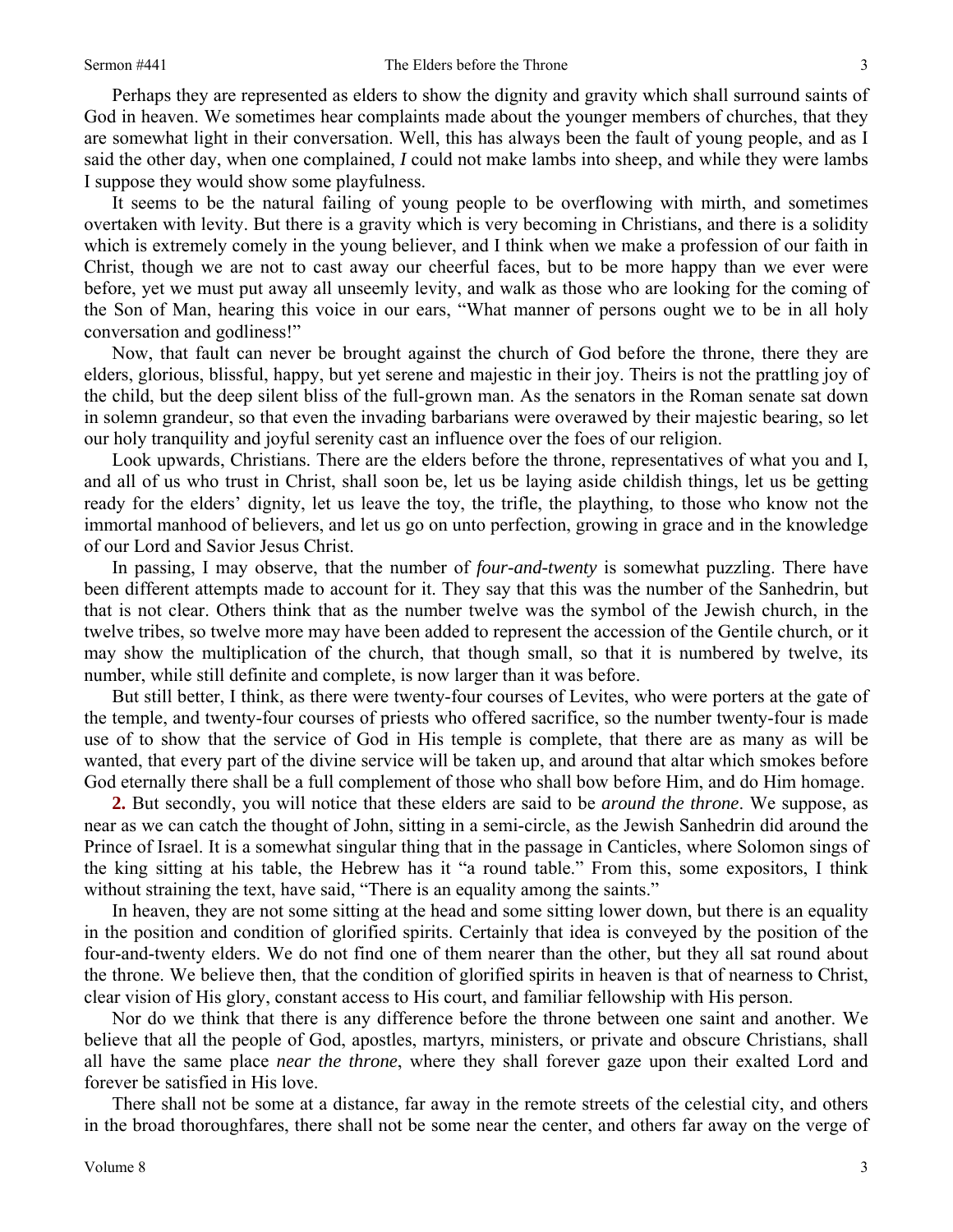the wide circumference, but they shall all be near to Christ, all ravished with His love, all eating and drinking at the same table with Him, as equally His favorites and His friends.

Now brothers and sisters, as we bade you imitate the saints in their eldership and perfection, so would we exhort you to imitate them in their nearness to Christ. Oh, let us be on earth as the elders are in heaven, sitting round about the throne. May Christ be the center of this church! May He be the center of your thoughts, the center of your life.

If an angel should fly across this assembly this morning, when he came back to heaven, could he say, "I saw them in the house of God, sitting around the throne. Their eyes were gazing on the slaughtered Lamb, their hearts were loving and praising *Him*, they were desiring to do *Him* homage and to pay *Him* reverence"?

And what think you of tomorrow, and the other days of the week? Will it be true of you that you are sitting before the throne? Brothers and sisters, we are out of our proper place when we are looking after anything but Christ. "We are not our own; we are bought with a price." Why live as if we were our own? He is our husband, our soul is espoused to Him.

Oh! how can we live at such a distance from Him? He is our life, He makes us live, He makes us blest, how can we be so much forgetful of Him? How can our hearts be such strangers to their beloved? Jesu! draw us nearer to Yourself! Oh to be nearer to Your throne, Lord, even while we are here! O take thou us up to Thee, or else come down to us. Say unto us, "Abide in me, and I in you," and permit our souls to say, "His left hand is under my head, and his right hand doth embrace me."

> *"Abide with me from morn till eve, For without Thee I cannot live; Abide with me when night is nigh, For without Thee I dare not die."*

**3.** A third point of likeness strikes us at once. It seems that the elders sitting around the throne were represented to the illuminated eye of John as "*clothed in white raiment.*" Not in raiment of party colors, whereon there were some spots, and yet some signs of whiteness. They are without fault before the throne of God, they have "washed their robes and made them white in the blood of the Lamb," and the Spirit of God also has so thoroughly renewed them that they are "without spot or wrinkle, or any such thing," they have been presented holy and unblameable before the throne of God.

Brothers and sisters, in this too, they are an example to us. Oh that the Spirit of God might keep the members of this church, that our garments might be always white. Perfection we must not hope to see here, but oh, we must aim after it. If one should never unite with a Christian church till he found one which is perfect and free from all fault, then such a man must be a schismatic forever, for with no Christian people could he ever join.

Yet, this is what we aspire unto—to be faultless before God. We desire to so walk, and to so act among men, that our conduct may never bring a slur upon our profession—that our language, our actions, our motives, everything that is about us, may witness to the fact that we have been with Jesus, and have learned of Him.

O brothers and sisters, it is impossible for one pastor, assisted even by the most earnest of elders, to oversee so large a flock as this. Let me ask, have you kept your garments white this last week? Oh, if you have stained them, I beseech you, repent, bitterly repent before God, and if any of you have backslidden, I pray you, do not be hypocrites, let your guilt be fully confessed before God. If you cannot honor this church, do not dishonor it, if you cannot glorify Christ by your walk and conversation, at least do not trample under foot His blood, and put His cross to an open shame. There is nothing which can so injure a church, and cut the sinews of its strength, as the unholiness of its members.

When we are "fair as the moon, and clear as the sun," then we shall be "terrible as an army with banners," but not till then. Those blots upon the escutcheon, those spots upon the garment, are soon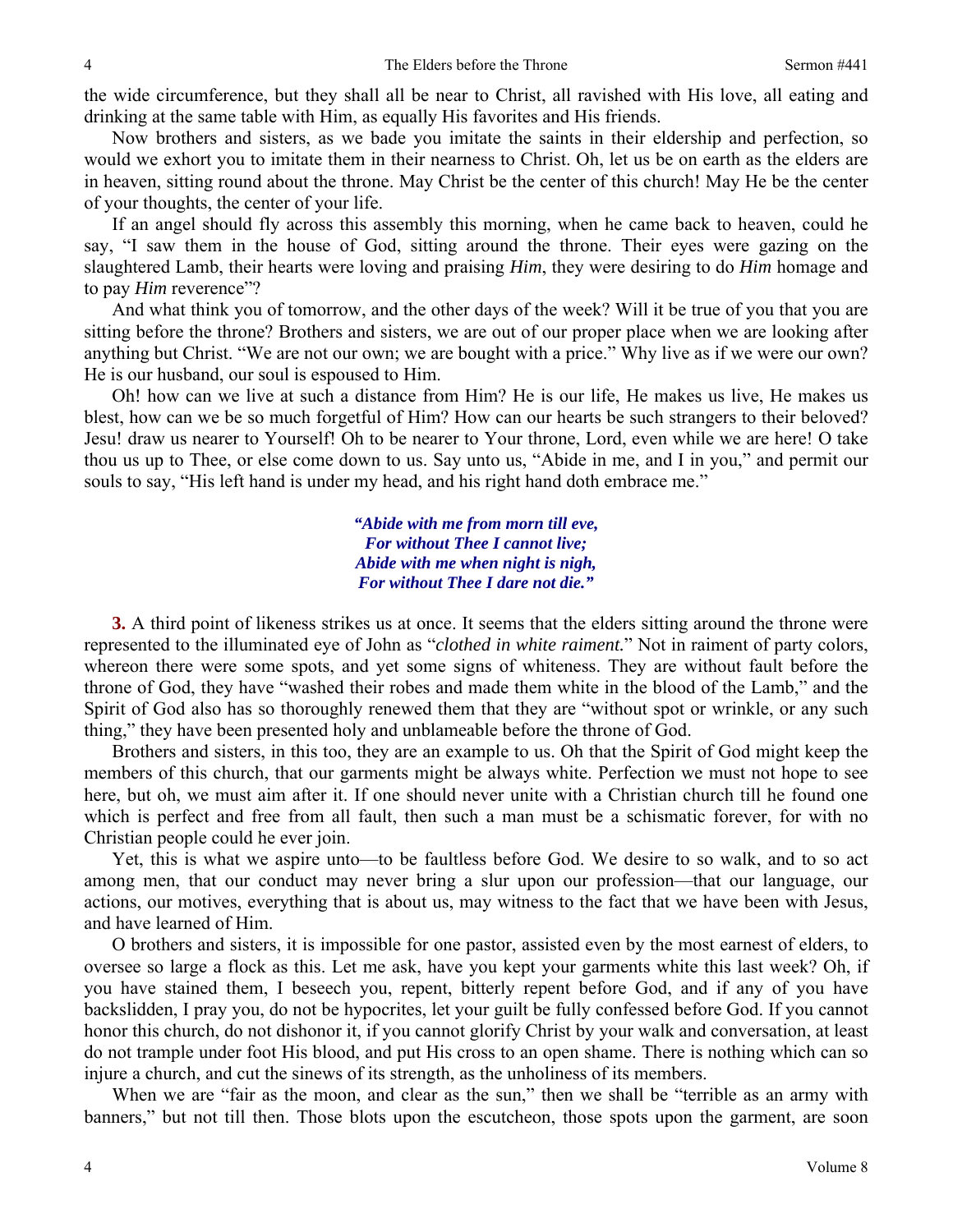perceived by a lynx-eyed world, and then they turn round and say, "Ah! these are your Christians, this is your religion!" The sons of Belial make excuses for their own conscience, and go on in their sin, hardened by our mistakes. Oh, let this be your prayer, I exhort you, you who are mighty in prayer, never forget this day and night, "Lord, keep Thy people, hold Thou them up."

I can say it has been at all times the bitterest draught I have ever had to drink, when any who have professed the name of Christ have turned back unto vanity. To bury you is but a blessed duty in comparison with noting and correcting backsliding and apostasy. I know my prayer for myself has been a hundred times, "A speedy death, a soon and sudden sleeping beneath the green turf, or even a painful, agonizing, languishing decay, upon a bed of pain, rather than you should live to see your pastor stain his profession, and fall from his integrity."

If it be so with the minister, it must be so with each of you. Better for you that you depart at once than that you should live bearing the name of Christ, to make that name a reproach and a by-word among the heathen. Lord, help Thou us, that we, like Thy saints above, may be clothed in white garments.

**4.** Further, to carry on the parallel. You perceive that these elders *exercised a priesthood*. Indeed, their being clothed in white garments, while it is an emblem of their purity, also represents them as being priests unto God. They themselves expressly sing in the tenth verse of the fifth chapter, "Thou hast made us unto our God kings and priests." They exercise the office of the priesthood, as you perceive, by the double offering of prayer and praise. They hold in their hands the censers full of sweet incense and the harps which give forth melodious sounds.

Brethren, in the wilderness of old they were not all priests. One special tribe, and one family out of that tribe, alone could exercise that office, the rest of the people stood in the outer court. As for the most holy place, into that only came the high priest, and he only once a year, so much exclusion was there in that age of shadows.

But now all believers are priests, we have all a right to stand in the priest's place, to offer sacrifice and incense. Nay, more, through Christ we enter into that which is within the veil, and stand in the most holy place, and look at the bright light from the Shekinah, fearing not that we shall die, but having boldness and confidence through the new and living way, the rent body of Christ. The saints before the throne are represented as all of them in the holy place, round the throne, all officiating, every one of them presenting sacrifice.

Brethren, what are *we* doing? Let us look up to them as the priests of God, and then ask ourselves, are *we* celebrating His worship too? Brother, did you this morning, before you came up to this house, lift up your hand with the bowl of incense in it, in your earnest prayer for a blessing upon His people? Have you this day, in our sacred song, been laying your fingers mystically among the strings of your golden harp? What did you do last week, my brethren? What *were* you? Can you say that you were a priest? Or must you not blush that you were rather a buyer and a seller, or a thinker and a writer, than a priest unto our God? And yet this is our high calling, this is our blessed vocation.

Our earthly calling is but little honor to us, nor should it engross our richest thoughts, our heavenly calling is of the most importance, it is that which is to last forever, it is that which should have the cream of our soul's attention. We are priests. Oh! brethren, if we have failed in the past, may God give us grace for the future! and during the coming days of the next work-day week, may He help us, that our buyings and our sellings, our travelings and our tarryings at home, may all be the exercise of priesthood!

You know, you can make "the bells upon the horses" holiness to the Lord, and the very pots of your house can be as the bowls upon the altar, you need not go out of your everyday callings to be priests, but be priests in your callings. Sanctify the Lord God in your workshops, in your fields, in your marketplaces, in your exchanges, and whatsoever you do, whether you eat, or drink, or whatever you do, do it all in the name of the Lord Jesus, who has made you priests and kings unto Him.

I know there is a sad tendency among us all to leave the priesthood to some peculiar clan. Mark you, members of this church, I will be no priest for you. It is as much as I can do to exercise the priesthood to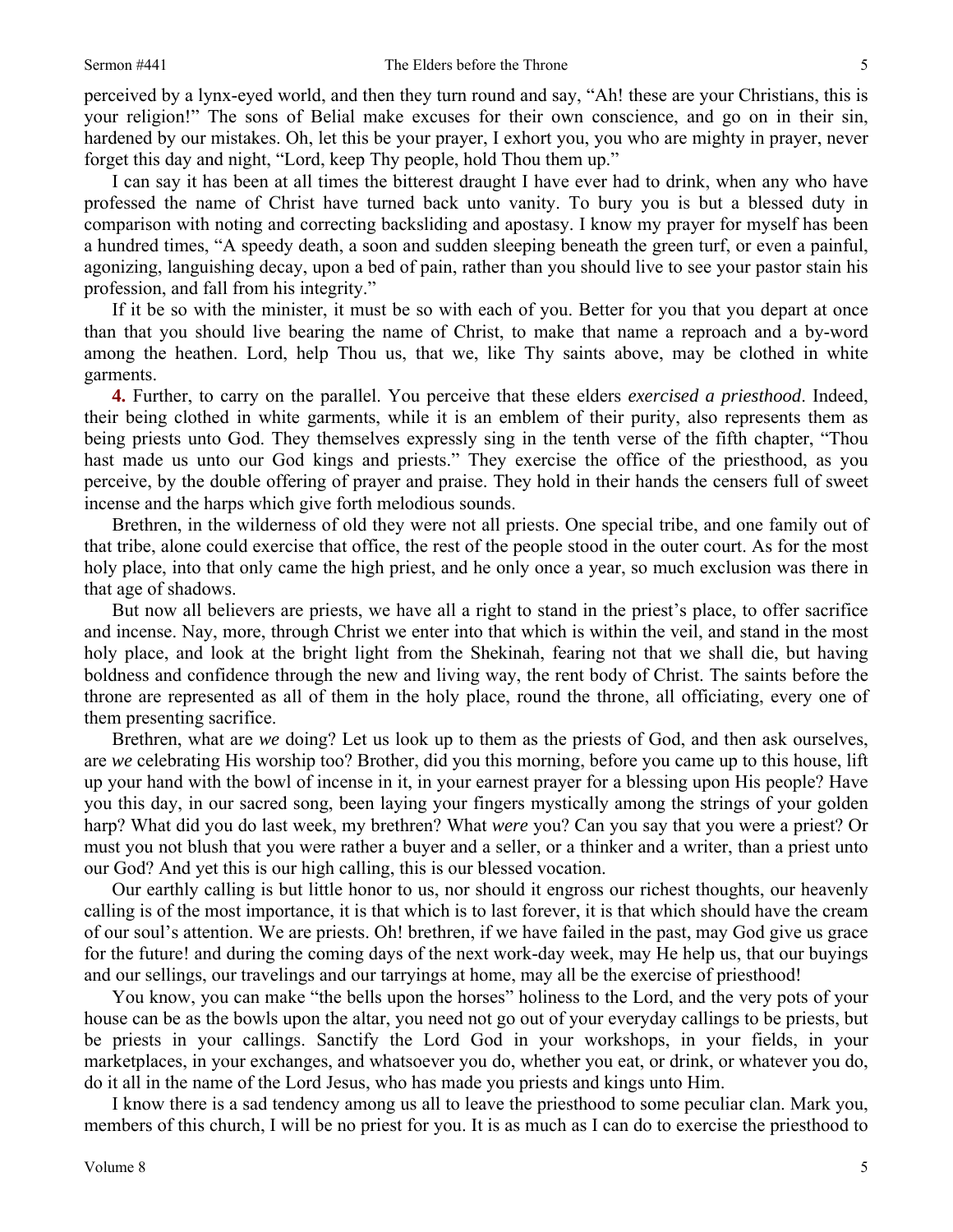which God calls me on my own account, to offer my own thanks and my own petitions. I will have none of your responsibilities, you must be priests for yourselves. You cannot shift this burden off, nor would you wish, I am sure, if you be true-hearted.

You say you are poor, you are unknown, you have no talent. You need it not, these cannot make you priests. How came the sons of Aaron to the priesthood? By birth. So with you. You have been "born not of the will of the flesh, nor of the will of man, nor of blood, but of God," and the priesthood is the inalienable inheritance of the new birth. Exercise your office then, be you who you may, O you beloved of the Lord. In the name of Him who has "begotten you again unto a lively hope, by the resurrection of Jesus Christ from the dead," live as men sanctified for divine service, who cannot and must not be servants of men and slaves of sin.

**5.** Once more and I think I shall have said enough upon this first point. There is yet another likeness between the saints in heaven and those on earth. You perceive that these *had on their heads crowns of gold*. They reigned with Christ. He was a king, and He made them kings with Him. As in the old Persian court the princes of the blood wore crowns, so in the court of heaven the princes of the blood, the brethren of the Lord, are crowned too. They are royal senators, they sit upon thrones, even as He has overcome, and sits down with His Father on His throne.

These thrones they have to show their dominion, their rights and jurisdiction. Know you not that we shall judge angels, and that when Christ shall come He will bring His people with Him, and they will sit upon His throne as co-assessors with Him? Then the wicked, the persecutors, the revilers of God's people, shall be brought to judgment, and the saints whom they despised shall be their judges. So that when Christ shall say, "Depart, ye cursed," there shall be heard the thundering assent of the ten thousands of His saints, as they say "Amen," and confirm from their hearts the sentence of the allrighteous Judge. Therefore do these elders sit upon their thrones.

Now, beloved, let us imitate them in this. "Oh!" say you, "but I cannot wear a crown as they do." Nevertheless, you are a king, for they who are Christ's are kings. Take care brother, that you wear your crown, by reigning over your lusts. Reign over your sins. Reign over your passions. Be as a king in the midst of all that would lead you astray. Christ Jesus has broken the neck of your sin, put your foot upon it, keep it under, subdue it. Be king in the dominions of your own being. In the world at large act a king's part.

If any would tempt you to betray Christ for gain, say, "How can I? I am a king. How shall I betray Christ?" Let the nobility of your nature come out in your actions. Forgive in a royal manner, as a king can forgive. Be ready to give to others as God has helped you, as a king gives. Let your liberality of spirit be right royal. Let your actions never be mean, sneaking, cowardly, dastardly. Do the right thing, and defy the worst. Dare all your foes in the pursuit of that which is right, and let men see while they look upon you that there is a something under your homely appearance which they cannot understand.

Men make a deal of fuss about the blood of the aristocracy, I dare say it is not very different from the blood of crossing-sweepers. But there is a great deal of difference between the life-blood of the saints and the life-blood of the proudest prince, for they who love Christ have fed upon His flesh, and have drunk of His blood, and have been made partakers of the divine nature. These are the royal ones, these are the aristocrats, these are the nobility, and all are mean beside.

Christians, perhaps some of you have not reigned as kings during the last week. Perhaps you have been either murmuring, like poor whining beggars, or you have been scraping, like dunghill rakers with your covetousness, or you have been sinning, like idle boys in the street, who roll in the mire. You have not lived up to your kingship.

Now I pray you, ask God's grace that during the week to come you may say of sin, "I cannot touch it, I am a king, I cannot demean myself with it," that you may say of this earth's dross, "I cannot go down and scrape that, my heritage is above," that you may be able to say of everything that is low and mean, "Shall such a man as I do this? How can I come down from the elevated position to which God has called me, to act as others act, from their motives and with their ends?" Let then, the state of the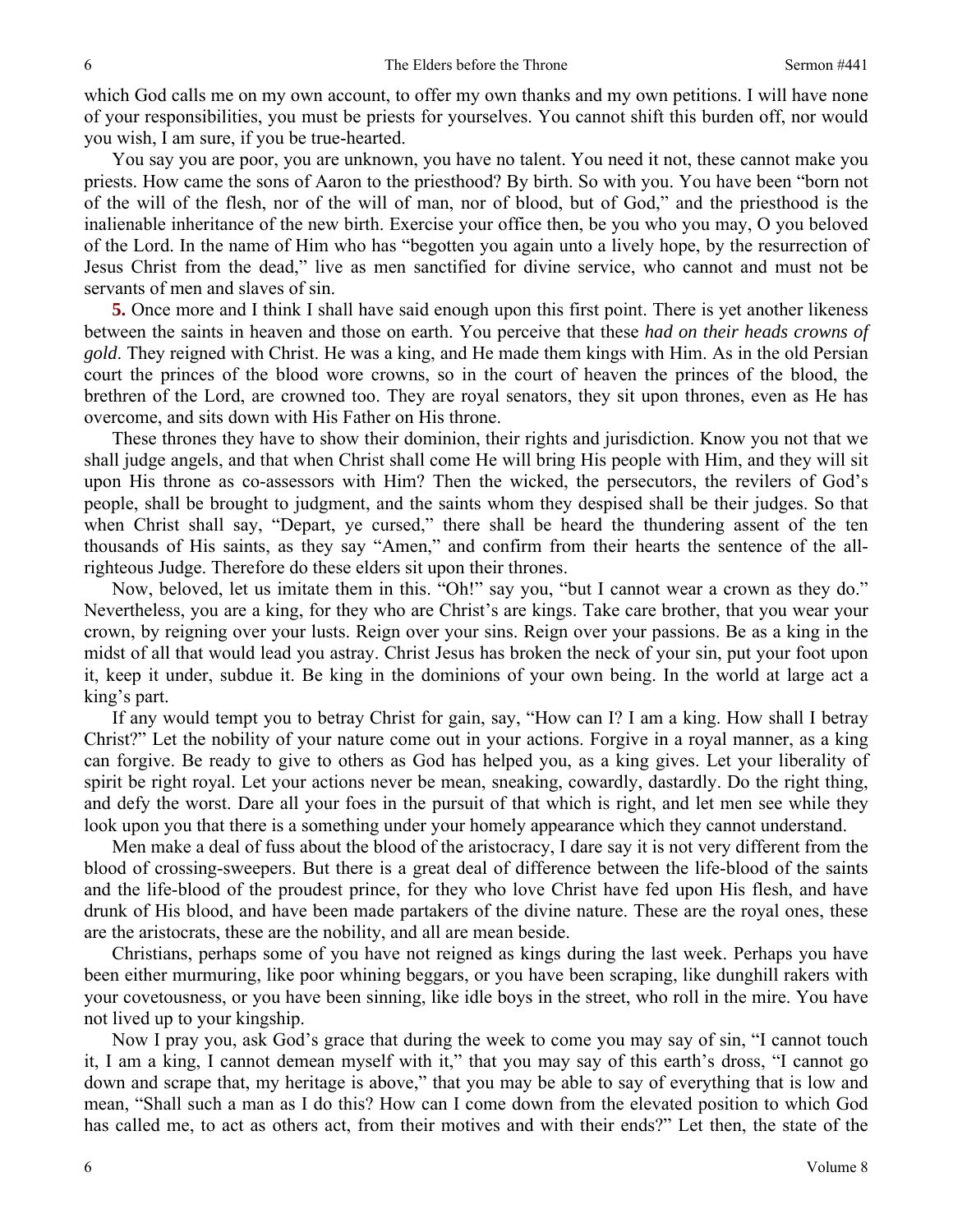saints above, while it is the theme of our delightful thought, while we anticipate the time when we shall fully partake of it, be also an example to us while in these lands below.

**II.** Briefly upon our second point—THE OCCUPATION AND SPIRIT OF THOSE GLORIFIED ONES, AS THEY SHOULD BE IMITATED BY US BELOW.

**1.** Notice their occupation. First of all it is one of *humility*. At the tenth verse in our fourth chapter, we perceive it is written, "They fall down before him." They are kings, but yet they fall down—they wear royal crowns, but yet they prostrate themselves. They are second to none in God's universe, they stand as first in the peerage of creation, yet before the King they have no honor and no esteem, but as if they were slaves and menials, they cast themselves upon their faces before His throne, having nothing of their own whereof to glory, but boasting alone in Him.

The more holy, the more humble. Where holiness is in perfection, there humility is in perfection too. The cherubim veil their faces with their wings, while they cry, "Holy, holy, holy, LORD God of Sabbaoth." So do these elders, taking the same posture of humility, they bow before the throne.

Brothers and sisters, are we as humble as we should be? If we think we are, we at once betray our pride. But let us understand how unseemly anything but humility must be to us. We are yet on earth, if they in heaven boast not, how dare we? We are yet sinful and erring, if the spotless ones bow what shall we do? If we threw dust and ashes on our head, and acknowledged ourselves to be the vilest of the vile, yet were the words not too coarse for us, nor the action too humiliating. Far hence from us be the pride which would let us exalt ourselves.

Pride is natural to us all brethren, we cannot get rid of it, even though we strive against it. What shall we say of those who nurture it—whose very carriage and walk betray the pride of their hearts? What shall we say of the pride which finds root in the purse, or that which shows itself in outward array and garments? What shall we say of the pride of station and of rank, which will not permit the professedly Christian to speak with his poorer brother?

Oh! these are damnable things. I hope we despise, and are rid of these, but there is a subtler pride—a pride which apes humility—a pride which comes in after prayer, or after preaching, or after anything that is done for Christ. Let us strive against it, and be it our constant and daily endeavor to fall before the throne, "While less than nothing we can boast, and vanity confess."

**2.** But as they fall before the throne in humility, you will note that they express their *gratitude*. It is said they cast their crowns before the throne. They know where they got them from, and they know to whom to ascribe the praise. Their crowns are their own, and therefore, they wear them on their heads, their crowns were Jesu's gift, and therefore, they cast them at His feet. They wear their crown, for He has made them kings, and they cannot refuse the dignity, but they cast the crown at His feet, for they are only kings by right received from Him, and acknowledge Him thus to be King of kings and Lord of lords.

It was a custom you know, in imperial Rome, for those kings who held dominion under the emperor, on certain occasions to take off their crowns and lay them down before the emperor, so that when he bade them put them on again, they had fully recognized that their rights of kingship flowed only through him. So do they who are before the throne. With what rapture, with what joy, with what delight, do they cast their crowns there! To think they have a crown, and a crown to cast before Him!

Brothers and sisters, I am afraid when you and I get any graces, or have been made useful in Christ's cause, we are glad for the thing's sake, but we are not right, if so, we should be glad because we have something to cast at *His* feet. Have you faith? I must thank *Him* for faith, I must lay it at His feet and say, "Jesu, use my faith for Your glory, for You are its author and finisher." If you and I shall by divine grace persevere to the end, and shall arrive at heaven, it will be a joy to think that we are saved, but we will lay it all at the door of love divine.

Will you wear a crown, believer? Will you accept jot or tittle of the glory? O no, you will each of you disown anything like the Arminian's proud boast of free self-will. It will be grace, grace, grace alone in heaven. There will be no division and no discord in that eternal hymn. We will cast our crowns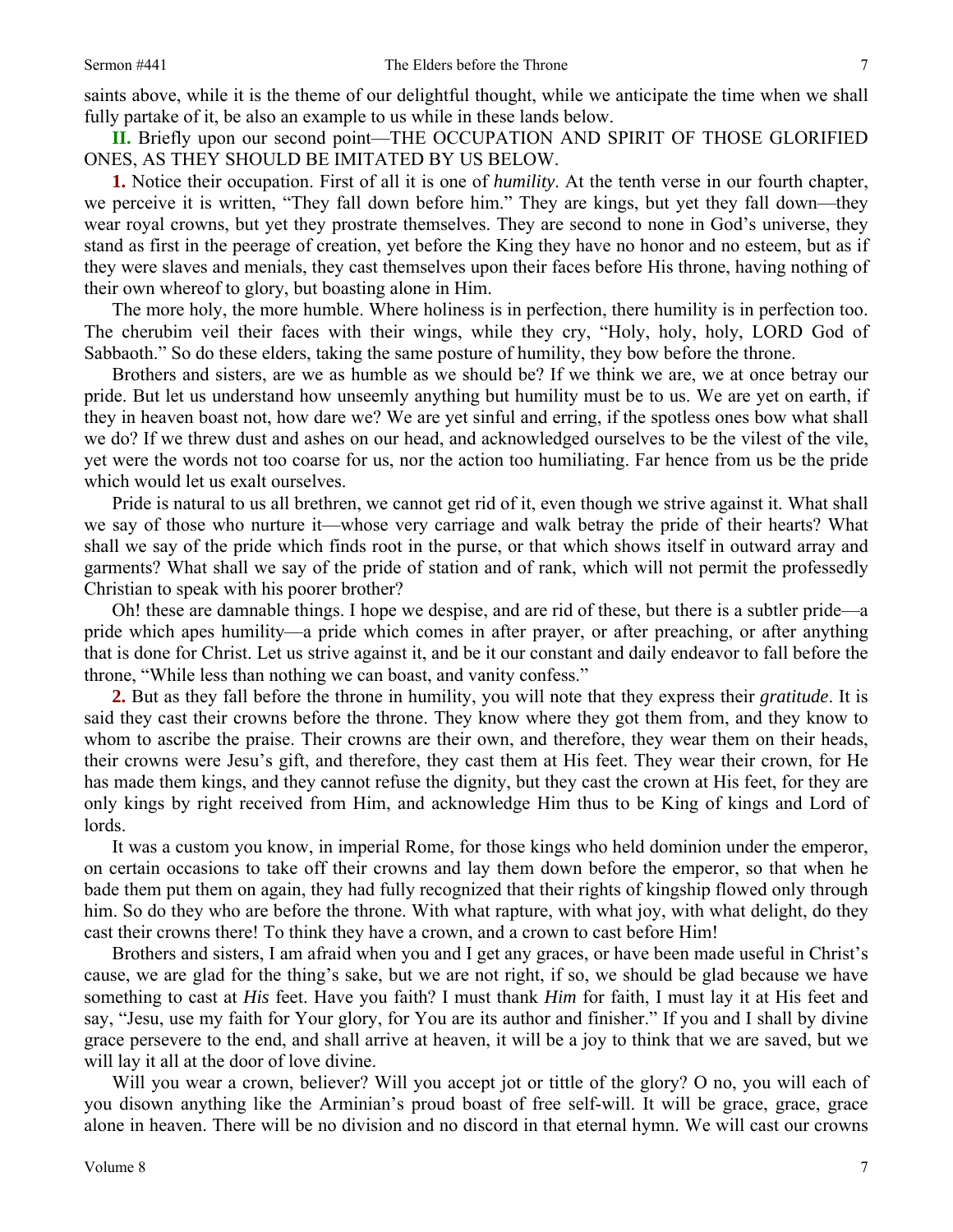at once before Him, and we will say, "Not unto us, not unto us, but unto thy name be all the praise." We imitate them then in this—in our gratitude mingled with humility.

**3.** Further, I well perceive that these elders spent their time in *joyous song*. How glorious was that strain—"Thou art worthy to take the book, and to open the seals thereof: for thou wast slain, and hast redeemed us to God by thy blood, out of every kindred, and tongue, and people, and nation." These elders knew that the time was come when all earth and heaven should be more than usually glad.

They, with the four living creatures, whom we take to be the representatives of some special order of presence-angels, about whom we know but little, led the strain, and as the music rolled through the aisles of heaven, distant angels, who were in all parts of God's dominion keeping watch and ward, stood still and listened till they had caught the strain, and then they joined with loudest notes, till from north and south, and east and west, from the highest star and from the uttermost depths, there came up the blessed refrain from ten thousand times ten thousand, and thousands of thousands, "Worthy is the Lamb that was slain to receive power, and riches, and wisdom, and strength, and honor, and glory, and blessing," till, as these angelic ones sent up the song, the inferior creatures caught the divine infection, and in heaven and earth, the sea and the uttermost depths thereof, the voice was heard, and all creatures responded, while the universe echoed with the song, "Blessing, and honour, and glory, and power, be unto him that sitteth upon the throne, and unto the Lamb for ever and ever."

This is the occupation of saints before the throne, be it yours, brothers and sisters. Let us, as God's redeemed, sing with all our hearts, and let us enlist others in the strain. Let us remember that we are to be leaders in the hymn of God's works. We are to begin with, "Bless the LORD, O my soul," but we are not to end there. We are to go on bidding all God's works praise Him, till we come to a climax like that of David, "Bless ye the LORD, all ye his hosts, ye ministers of his, that do his pleasure; bless the LORD, all his works in all places of his dominion; bless the LORD, O my soul."

The world is the organ—we are the players. We are to put our fingers upon the notes, and wake the universe to thunders of acclaim. We are not to rest with our own feeble note, but we must wake even the dumb earth itself, till all the planets, listening to our earth, and joining her song, shall sing forth the music of the ages. God give you, brothers and sisters, to imitate the saints thus.

Some of you perhaps are good hands at groaning, perhaps some of you have come up here today mourning and murmuring, lay these things aside, take up your proper vocation, and now smite the strings of your harp, magnify the Lord, let the day of jubilee come to your spirits. Ye saints of God, rejoice, yea, in your God exceedingly rejoice.

**4.** Yet once again, these saints not only offered praise, but *prayer*. This was the meaning of the bowls, which are so foolishly translated vials. A vial is precisely the opposite of the vessel that was intended, the vial is long and narrow, whereas, this is broad and shallow. A bowl is meant, full of incense, covered over with a lid, and perforated with holes, through which the smoke of the incense rises. This does not mean that the four-and-twenty elders offer the prayers of the saints below, but their own prayers.

Some have thought, Is there any prayer in heaven? Certainly, there is room for prayer in heaven. If you want proof, we have it in the chapter which follows the one out of which we have been reading this morning—the ninth verse of the sixth chapter—"I saw under the altar the souls of them who were slain for the word of God, and for the testimony which they held: and they cried with a loud voice, saying, How long, O Lord, holy and true, dost thou not judge and avenge our blood on them that dwell on the earth?" There is prayer.

Perhaps the prayers of the saints are the major portion of that perpetual litany which goes up to heaven. But leaving that for a moment, let us imitate them. If *they* pray, how much more reason have we? If they plead for the universal church, they who enjoy the rest of God, how should we pray who are still in this land of temptation and of sin, who see the perils of our brethren, know their weaknesses and their afflictions. Let us draw near unto God, let us never cease day and night to offer intercession for the whole company of the elect.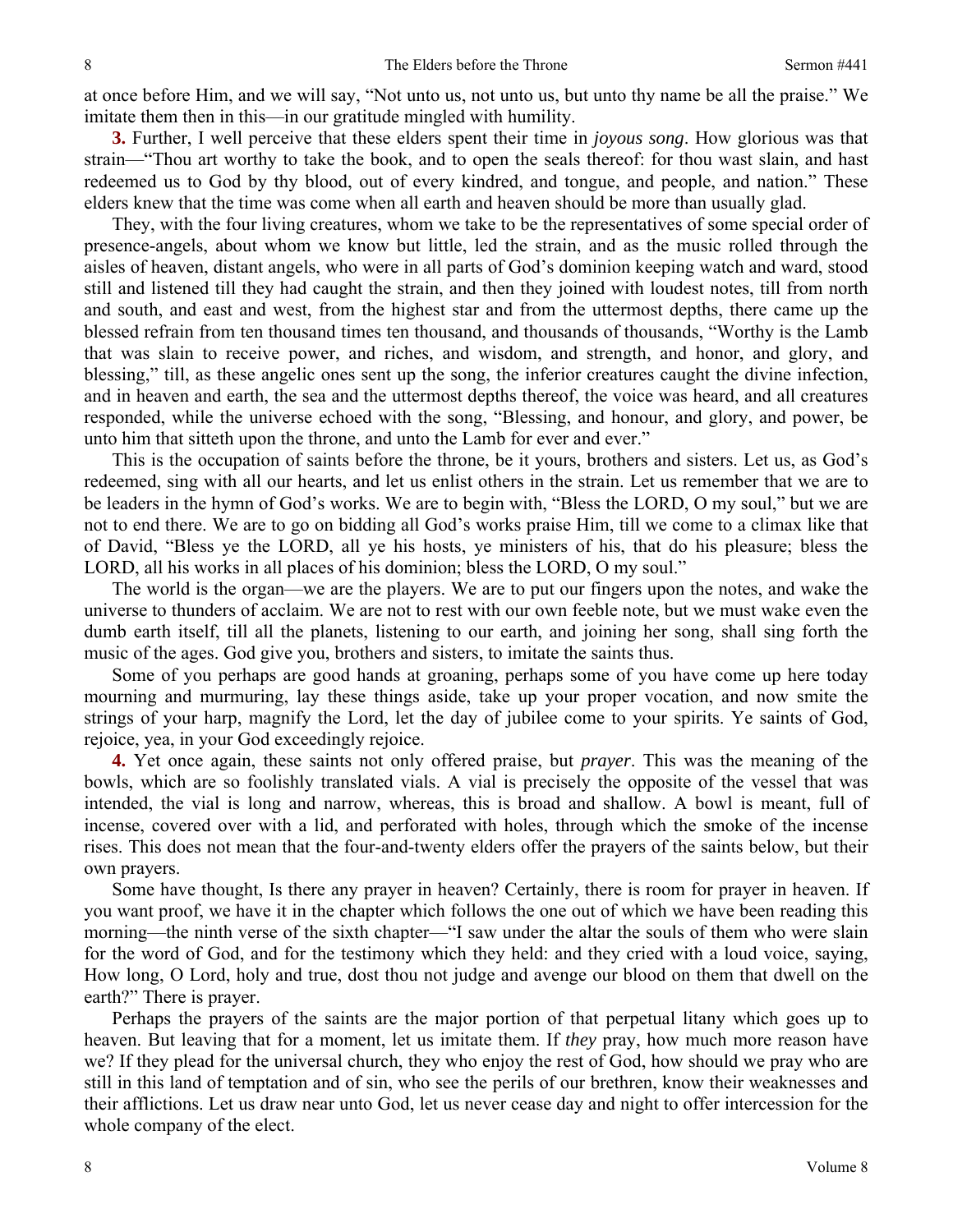**5.** I must not forget, however, here, that these elders before the throne were ready not only for prayer and praise, but for *all kinds of service*. You remember there was one of them, when John wept, who said, "Weep not." Depend upon it, that elder had been occupied in visiting the sick when he was on earth, and often when he had gone into their cottages and found them sorrowing, he had said unto them, "Weep not," and the good man had not lost his character when he went to heaven, although it had been spiritualized and perfected, and seeing John weeping, he said to him, "Weep not."

Ah! those saints before the throne, if there were mourners there, would comfort them I know, and if they could be sent down here to visit any of the sorrowing children of God, they would be too glad to do it.

Then there was, you remember, another of the elders, who said to John, for his instruction, "Who are these which are arrayed in white robes, and whence came they? And I said unto him, Sir, thou knowest. And he said to me, These are they that came out of great tribulation."

I venture to believe that this elder used to teach a catechumen class on earth, that he had been in the habit of teaching young people, and he put the question to John first, as he had been in the habit aforetime of putting it to young disciples on earth. The saved ones would be ready to teach us now, if they could, and they do today bear testimony for Christ, for to the ages to come God through His church makes known to principalities and powers the exceeding riches of His grace.

Now, those before the throne are willing to *comfort the weeper or to instruct the ignorant*. Let us do the same! and may it be ours to wipe the tear from many an eye, to chase the darkness of ignorance from many a young heart. Have you been doing that lately, brothers and sisters? If not, mend your ways, be more earnest in these two good works, visit the fatherless, the widow, the suffering, the mourning, and to teach the ignorant and those that are out of the way.

**III.** And now lastly, WHAT IS THEIR WORD AND LESSON TO US THIS MORNING?

Bending from their shining thrones, being dead they yet speak, and they say to us thus—

First, by way of encouragement, brethren, *follow on*. Be not dismayed. We fought the same battles that you fight, and passed through the like tribulations, yet we have not perished, but enjoy the eternal reward. Press on, heaven awaits you, vacant thrones are here for you—crowns which no other heads can wear—harps that no other hands must play. Follow courageously, faithfully, trusting in Him who has begun the good work in you, and who will carry it on.

Hear them again, as they say, mark the footsteps that we trod, for only in one way can you reach our rest. We have washed our robes, and made them white in the blood of the Lamb. They say to all the world, If you would be clean wash there too. None but Jesus can save your souls. Trust in Him, repose in His atonement, confide in His finished work, flee to His sacrificial blood. You shall be saved by faith in Him, even as we have been.

## *"I asked them whence their victory came; they with united breath Ascribed their conquest to the Lamb, their triumph to His death."*

Friends! are you trusting in Christ? My hearers, many of you are perfect strangers to me this morning, I ask you, are you putting your trust in Christ? Have you come under the shadow of His cross, to find a refuge from His vengeance? If not, no golden crown can be for you, no harp of gold, but whoever you may be, if you will believe in Christ Jesus, and put your soul into His hand, you shall be a partaker of the glories which He has laid up for them that love Him.

Lastly, they say to us, as they look down from the battlements of heaven, Are you getting ready to join our ranks, to take up our occupations, and to sing our song? Answer for yourself, my brother, as I must answer for myself. Are you living for your own pleasure? Then you must die, for "He that soweth to the flesh, shall of the flesh reap corruption."

Are you living for Christ? Then shall you live, "because he lives you shall live also." Are you a priest to God today? You shall bear the golden bowl in heaven. Are you instead thereof a servant of your